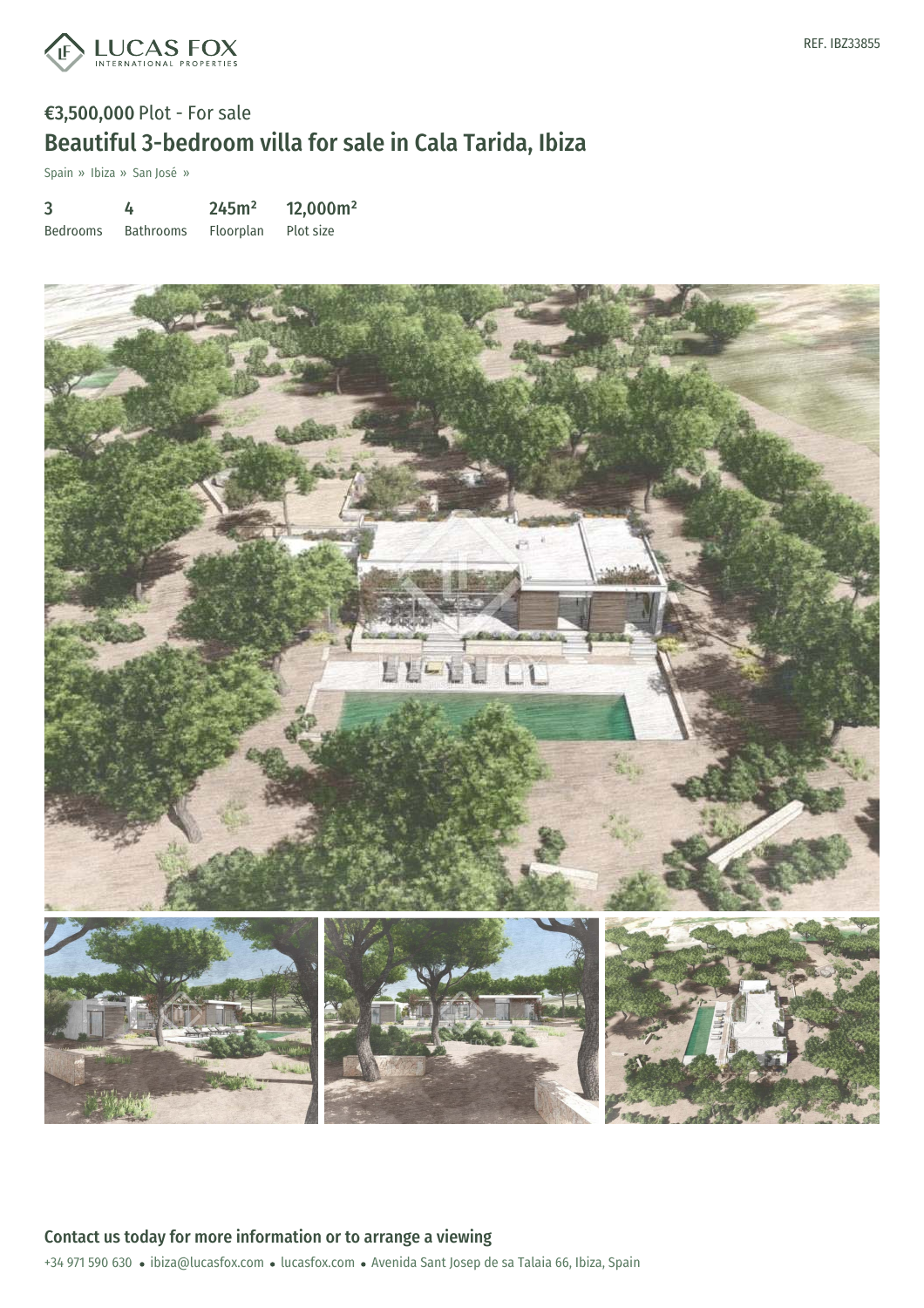

# €3,500,000 Plot - For sale Beautiful 3-bedroom villa for sale in Cala Tarida, Ibiza

Spain » Ibiza » San José »

| 3               |                  | 245m <sup>2</sup> | 12,000m <sup>2</sup> |
|-----------------|------------------|-------------------|----------------------|
| <b>Bedrooms</b> | <b>Bathrooms</b> | Floorplan         | Plot size            |

#### OVERVIEW

### Project currently under construction for a design home on a large natural plot of land of 1 hectare, a 5-minute walk to the sandy beach of Cala Tarida.

Located in the middle of a large plot of 12,000 m², full of pine trees and rosemary, and yet a 5-minute walk to one of the island's most beautiful sandy beaches: Cala Tarida.

Both the building project and the interior design planning are ready and the construction has already started. The project features the best quality materials and design elements: the renowned "Box3" studio (Jaime Romano) will be in charge of the interior design and landscaping,

The future property will include a nice open-plan kitchen, three large en-suite bedrooms, several terraces (with different orientation), ensuring both morning and sunset light, as well as a beautiful 16x4m swimming pool. In total, 210m2 of interior living area in the main floor + 35m2 of underground space with laundry and technical / storage room.

This project has received all necessary authorisation and will be delivered in Q4 2023.

West orientation ensuring spectacular sunsets from spring to autumn.

Contact us now for a virtual or in-person viewing.



[lucasfox.com/go/ibz33855](https://www.lucasfox.com/go/ibz33855)

Mountain views, Sea views, Waterfront, Garden, Swimming pool, Terrace, Natural light, Air conditioning, Alarm, Barbecue, Built-in wardrobes, Chill out area, Domotic system, Double glazing, Equipped Kitchen, Exterior, Fireplace, Heating, New build, Pet-friendly, Playground, Service entrance, Storage room, Views, Walk-in wardrobe